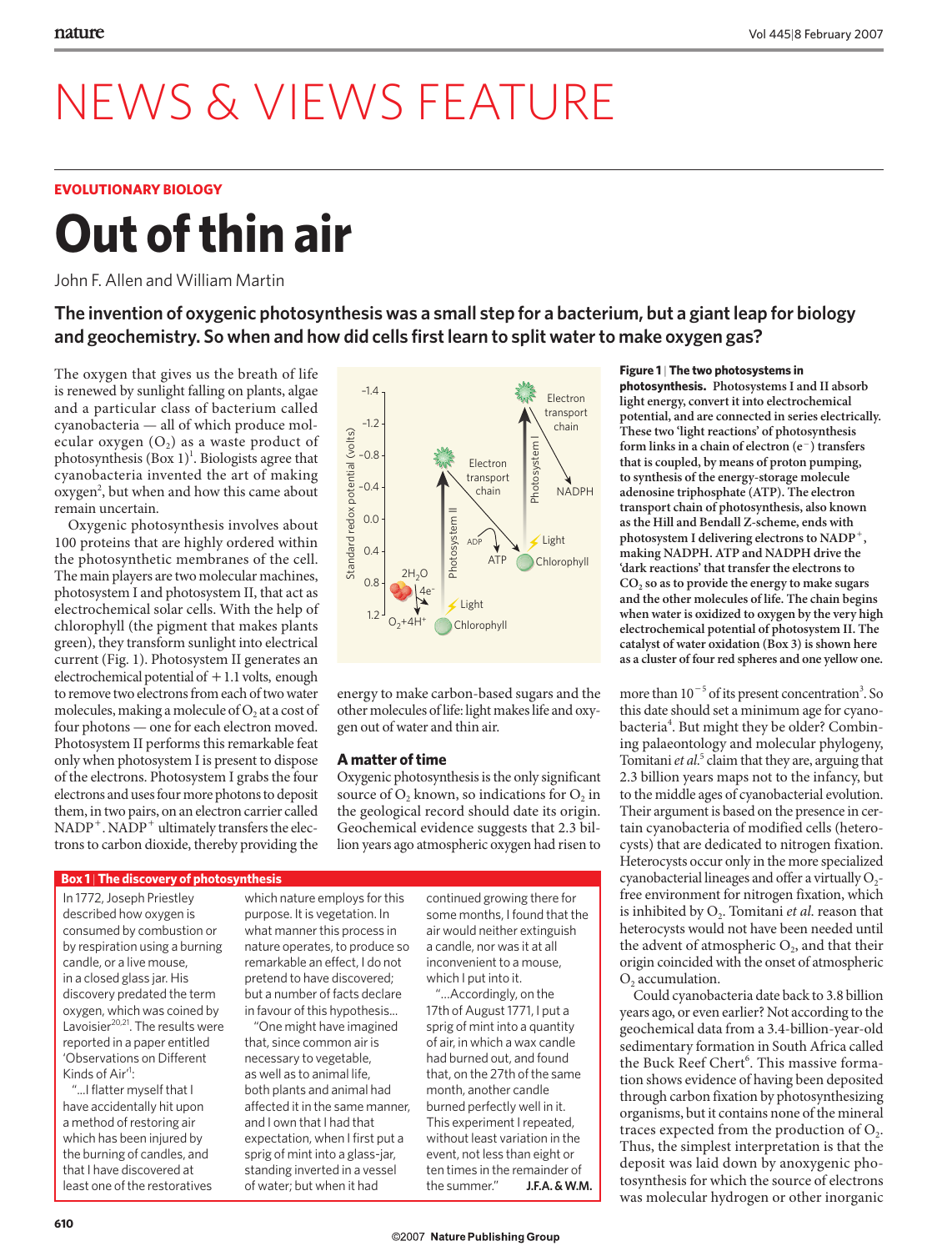#### **Box 2** | **A missing link in the evolution of photosynthesis**

#### A modern anaerobic

'protocyanobacterium' possessing the genes encoding both photosystems involved in photosynthesis, but expressing them differentially, would be a bona fide missing link in the evolution of this vital process. This missing link (top left) would have the ability to switch between a *Chlorobium*like, type-I photosystem and a *Rhodopseudomonas*-like, type-II photosystem<sup>22</sup>. In the protocyanobacterium, if either photosystem is permanently switched off, its mutation incurs no selective penalty, and its genes are eventually lost. Such a process may have given rise to the familiar, anoxygenic species, represented in the diagram by *Chlorobium* and *Heliobacillus* (type-I photosystems), and *Chloroflexus* and *Rhodopseudomonas* (type-II photosystems).

When both photosystems are being selected for, but under different growth conditions, a mutation in the switch could cause the two photosystems to



coexist in the same membrane at the same time. This is usually harmful, and selected against, because the type-I and type-II electron (e<sup>-</sup>) transport pathways (blue arrows) share components of the rest of the electron transport chain while being linear and cyclic, respectively, so the two photosystems would interfere with each other.

However, with a catalyst that

oxidizes water (producing oxygen and electrons), the situation would be transformed because a continuous, smooth, linear electron flow is assured; the two photosystems would become complementary, and together begin to use light to drive oxygen production by the first true cyanobacterium (top right). The catalyst of water oxidation (Box 3) is shown here as four red spheres

(each representing a manganese (Mn) atom) and one yellow one (representing a calcium (Ca) atom).

So, is there anything like a protocyanobacterium around today? One true cyanobacterium, *Oscillatoria limnetica*, turns off its genes for photosystem II in the presence of H<sub>2</sub>S, and thus 'reverts' from oxygenic photosynthesis $^{23}$ to the kind of anoxygenic photosynthesis seen in *Chlorobium*. Other cyanobacteria retain the ability to use thiosulphate as an electron donor, in place of water, and photosystem II24. But the converse switch, turning off photosystem I so as to survive like *Rhodopseudomonas*, has not been seen. *Chloroflexus aurantiacus* has a type-II photosystem in combination with a peculiar kind of light-collecting antenna, called a chlorosome, that is otherwise specific to the type-I-containing *Chlorobium*. This has led to the suggestion that *Chloroflexus* is descended from a protocyanobacterium that lost its type-I photosystem25. **J.F.A. & W.M.**

molecules<sup>4,6</sup>. If 3.4 billion years is taken as an upper boundary for the age of  $O<sub>2</sub>$  synthesis, the origin of oxygenic photosynthesis would fall within the range of 3.4 billion to 2.3 billion years ago. This range is admittedly rather imprecise, but it is something. Of course, absence of evidence is not evidence of absence, and other authors suggest that  $O_2$  could have been produced as early as 4.0 billion years ago, but was rapidly consumed<sup>7,8</sup>.

## **On the double**

So how did oxygen production originate? Some modern bacteria carry out anoxygenic photosynthesis, which is assumed to have been the precursor of the oxygen-producing reaction. But these bacteria use either a protein complex similar to photosystem I, or one similar to photosystem II — never both systems together<sup>9</sup> . For example, *Rhodopseudomonas palustris* is one of the purple photosynthetic bacteria, which possess only a photosystem-IIlike reaction centre that drives a cyclic electron transport pathway (Box 2). Purple bacteria are versatile organisms, able to grow in the dark using cellular respiration as a source of energy, or in the light by switching on their photosystem. *Chlorobium tepidum,* on the other hand, is an anaerobic green bacterium that uses only a photosystem-I-like reaction centre to harness light energy, drawing electrons from hydrogen sulphide for linear electron transport.

No tree of bacterial life can readily account for the observed distributions of the two sets of photosystem genes among the species $10$ . This

has left biologists with little alternative but to suggest that genes encoding the photosystems have moved across species boundaries during evolution, a process called lateral gene transfer. But transfer from what to what? Did a cell containing photosystem I subsequently acquire photosystem II (ref. 11) or vice versa<sup>12</sup>? Or did both photosystems arise in a precursor of cyanobacteria — a 'protocyanobacterium' — later to be exported to other lineages by lateral transfer (Box 2)?

Mulkidjanian and colleagues $13$  recently weighed in with evidence for the latter alternative. These authors compared the genome sequences of several cyanobacteria and anoxygenic photosynthetic bacteria, and identified a core set of genes involved in photosynthesis. They suggest that these genes arose in a now-extinct group of anoxygenic bacteria and then moved between species to other distant lineages. Like others<sup>11</sup>, they suggest<sup>13</sup> that photosystem I was the ancestral prototype, from which an evolutionary precursor of photosystem II arose. The reaction-centre cores of the photosystems are similar in structure<sup>14</sup>, and their divergence probably began with a simple duplication of the associated gene cluster. But before the water-splitting complex evolved, what would a bacterium with two different and specialized, non-oxygenic photosystems have done with them? Probably just what modern bacteria do: express them when needed, with the help of a regulatory switch.

How would a putative photosystem-switching bacterium then smooth the evolutionary

path to oxygenic photosynthesis? It would have been only a small step away from the cyanobacterial state of oxygenic photosynthesis (Box 2), provided that it underwent the right mutation — disabling the regulatory switch — and provided that this happened in the right environmental setting and at the right time.

#### **Centre stage**

Of course, any proposed evolutionary scheme must explain not only the presence of two photo systems, but also how the oxidation of water came to be coupled to their reactions. This essential catalysis in photosynthetic oxygen production is carried out by metal ions: four oxidized manganese (Mn) atoms and a calcium (Ca) atom. These atoms are held in place by proteins, at a site called the watersplitting complex of photosystem II. One could say that the job of photosystem II in oxygenic photosynthesis is not to oxidize water, but rather to extract, one at a time, four electrons from the  $Mn_4$ Ca cluster. Only when this cluster is fully four electrons short does it replace them. It grabs them back in one fell swoop from two water molecules, thereby restoring its original charge state and releasing, in the process, the most useful waste product ever known  $-$  O<sub>2</sub>.

The  $Mn_4$ Ca cluster lies on the surface of photosystem II that faces the environment. Its precise structure and the chemistry of its catalytic reactions have long been sought, not least because of the prospect of mimicking nature to exploit sunlight as a clean and renewable source of energy. At the end of last year, Yano